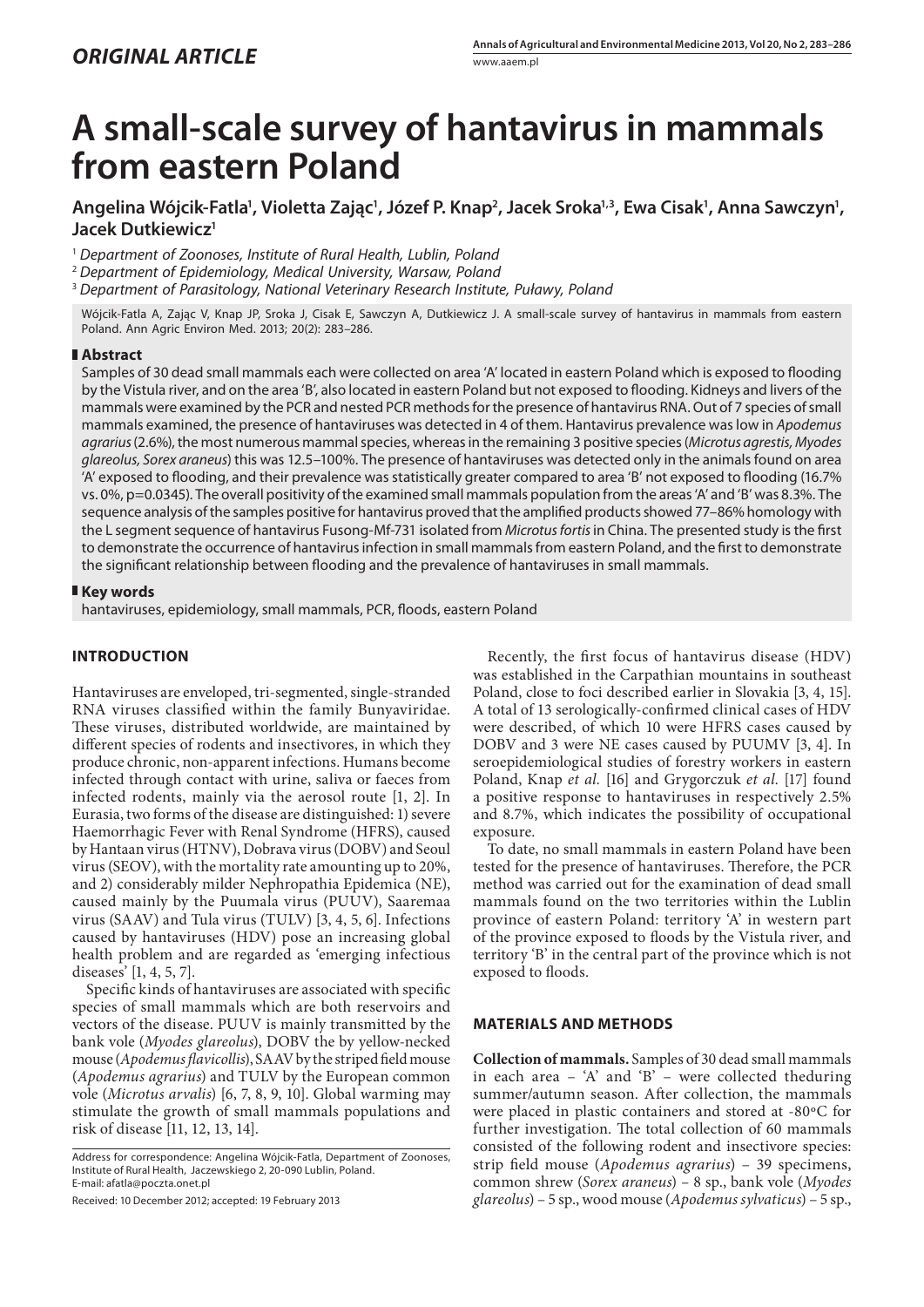common vole (*Microtus arvalis*) – 1 sp., field vole (*Microtus agrestis*) – 1 sp., and yellow-necked mouse (*Apodemus flavicollis*) – 1 sp.

**RNA isolation.** After thawing, the small mammals were subjected to necropsy and the organs placed in the separate vials. Total RNA was extracted from homogenized organs using the RNeasy Mini Kit (Qiagen, USA) according to the producer's instructions. The amounts of extracted RNA measured with NanoDrop ND1000 spectrophotometer (USA) were in the range of 10–60 ng.

**Reverse Transcription.** Reverse transcription was carried out using the QuantiTect Reverse Transription kit (Qiagen, USA), according to the producer's instructions.

**PCR and nested PCR reaction.** The reactions were performed according to Arai *et al.* [18].

To amplify a hantavirus S- and L-segment sequences, the polymerase chain reactions (PCR) were carried out with the following primers:

- 1. for the region of the S-segment: outer OSM55: 5'-TAGTAGTAGACTCC-3' and HTN-S6: 5'-AGCTCIGGATCCATITCATC-3'; inner Cro2R: 5'-AIGAYTGRTARAAIGAIGAYTTYTT-3' and PHS-5F: 5'-TAGTAGTAGACTCCTTRAARAGC-3';
- 2. for the region of the L-segment: outer HAN-L-F1: 5'-ATGTAYGTBAGTGCWGATGC-3' and HAN-L-R1: 5'-AACCADTCWGTYCCRTCATC-3'; inner HAN-L-F2: 5'-TGCWGATGCHACIAARTGGTC-3' and HAN-L-R2: 5'-GCRTCRTCWGARTGRTGDGCA-3'.

The first PCR reaction was carried out in a 50 µl reaction volume which contained the following mix of reagents: 2.5 U *Taq* DNA polymerase (Qiagen, USA), 1 × PCR buffer containing 15 mM  $MgCl<sub>2</sub>$ , additional 1.25 mM  $MgCl<sub>2</sub>$  (all from Qiagen, USA), 250 mM each of dNTP (Fermentas, Lithuania), 0.25 μM of each of primer (Eurogentec, Seraing, Belgium), nuclease-free water (Applied Biosystems, USA) and 2  $\mu$ l of cDNA (10  $\times$  diluted in nuclease-free water). The reaction was performed in a C1000 Thermal Cycler (BioRad, USA) under the following conditions: initial denaturation at 94ºC for 30 sec, two-degree step-down annealing from 46 ºC to 38 ºC for 40 sec, and elongation at 72 ºC for 1 min; then 30 cycles (denaturation 94 ºC for 30 sec, annealing at 42 ºC for 40 sec, elongation at 94 ºC for 30 sec); final extension step at 72 ºC for 7 min.

Nested PCR reaction was carried out under the same conditions with 2 μl of the first amplification product. For detection of the specific reaction products (1,083 bp for the S-segment and 347 bp for the L-segment), electrophoresis was performed in 2% agarose gel under standard conditions. After ethidium bromide staining, the strips were read under UV light.

As a positive control, the antigens of 6 hantaviruses (Hantaan, Sin Nombre, Puumala, Dobrava, Seoul, Saremaa) were retrieved from slides of the commercial kit for detection of anti-hantavirus IgG antibodies by the immunofluorescence method (Euroimmune, Germany). RNA was isolated using Qiamp Viral RNA Mini Kit (Qiagen, USA) according to manufacturer's procedure. RNase-free water was used as a negative control.

Precautions to exclude contamination were as follows: One-use tips with filters (PCR-clean/dualfilter/sterile) and one-use Eppendorf test tubes (PCR-clean, free of detectable human DNA, DNase, RNase, PCR inhibitor) were used. The glass and plastic surfaces were treated with RNase Zap (Ambion, the RNA company, USA) which completely removes contamination with RNase.

#### **RESULTS**

The results are presented in Table 1. Out of 7 species of small mammals examined, the presence of hantaviruses was detected in 4 of them. Hantavirus prevalence was low in *Apodemus agrarius* (2.6%), the most numerous mammal species, whereas in the remaining 3 positive species (*Microtus agrestis, Myodes glareolus, Sorex araneus*) it was 12.5–100%. The presence of hantaviruses was detected only in the animals found on area 'A' exposed to flooding, and their prevalence was statistically greater compared to area 'B' not exposed to flooding (16.7% vs. 0%, p=0.0345). The overall positivity of the examined small mammals population from the areas 'A' and 'B' was 8.3%.

The sequence analysis of the samples positive for hantavirus proved that the amplified products showed 77–86% homology with the L segment sequence of hantavirus Fusong-Mf-731 isolated from *Microtus fortis* in China (Accession No. FJ170808).

| Area<br><b>Species</b> | 'А'<br><b>Infected/Examined (Percent)</b> | $^{\prime}$ B $^{\prime}$<br><b>Infected/Examined (Percent)</b> | <b>Total</b><br><b>Infected/Examined (Percent)</b> |
|------------------------|-------------------------------------------|-----------------------------------------------------------------|----------------------------------------------------|
|                        |                                           |                                                                 |                                                    |
| Apodemus flavicollis   | Not found                                 | $0$ K + 0 L + 0 (K+L)/1 = 0/1 (0)                               | $0$ K + 0 L + 0 (K+L)/1 = 0/1 (0)                  |
| Apodemus sylvaticus    | $0 K + 0 L + 0 (K+L)/4 = 0/4 (0)$         | $0 K + 0 L + 0 (K+L)/1 = 0/1 (0)$                               | $0 K + 0 L + 0 (K+L)/5 = 0/5 (0)$                  |
| Microtus agrestis      | $1 K + 0 L + 0 (K+L)/4 = 1/1 (100\%)$     | Not found                                                       | $1 K + 0 L + 0 (K+L)/1 = 1/1 (100\%)$              |
| Microtus arvalis       | Not found                                 | $0 K + 0 L + 0 (K+L)/1 = 0/1 (0)$                               | $0$ K + 0 L + 0 (K+L)/1 = 0/1 (0)                  |
| Myodes glareolus       | $1 K + 0 L + 1 (K+L)/2 = 2/2 (100\%)$     | $0 K + 0 L + 0 (K+L)/3 = 0/3 (0)$                               | $1 K + 0 L + 0 (K+L)/5 = 2/5 (40.0\%)$             |
| Sorex araneus          | $0 K + 1 L + 0 (K+L)/2 = 1/2 (50.0\%)$    | $0 K + 0 L + 0 (K+L)/6 = 0/6 (0)$                               | $0 K + 1 L + 0 (K+L)/8 = 1/8 (12.5%)$              |
| Total                  | $2 K + 2 L + 1 (K+L)/30 = 5/30 (16.7%)$ * | $0$ K + 0 L + 0 (K+L)/30 = 0/30 (0)                             | $2 K + 2 L + 0 (K+L)/60 = 5/60 (8.3%)$             |

**Table 1.** Prevalence of hantaviruses in the organs of small mammals found on the territory of Lublin province, eastern Poland.

1 K = infected kidney;1 L = infected liver; 1 (K+L) = infected kidney and liver. \*Prevalence significantly greater compared to area "B" (p<0.05).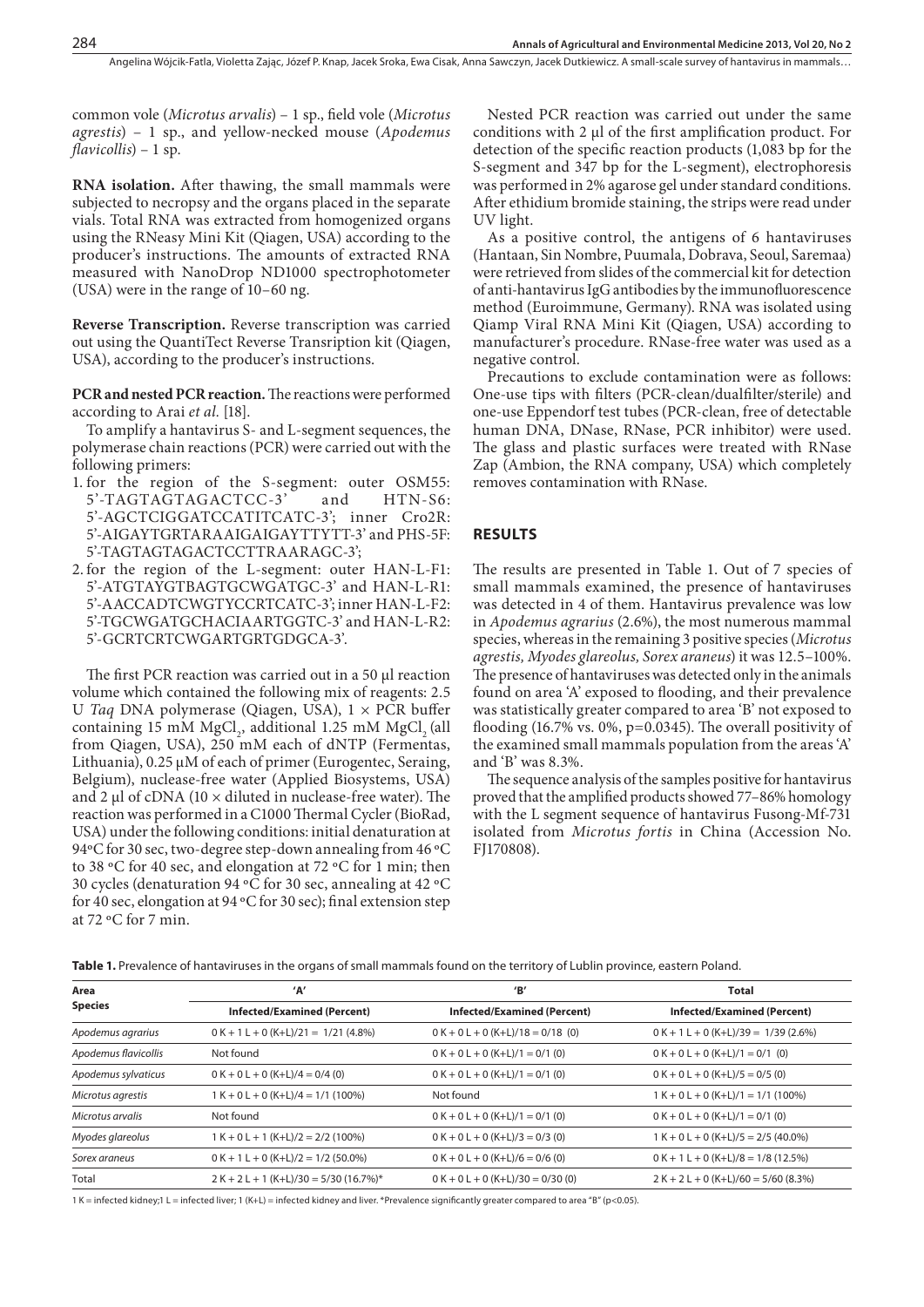Angelina Wójcik-Fatla, Violetta Zając, Józef P. Knap, Jacek Sroka, Ewa Cisak, Anna Sawczyn, Jacek Dutkiewicz . A small-scale survey of hantavirus in mammals…

#### **DISCUSSION**

The detection for the first time of the presence of hantaviruses in small mammals from the territory of eastern Poland is in concordance with the results of the studies by Knap et al. [3, 15, 16], Nowakowska et al. [4], and Grygorczuk et al. [17], who have described the clinical cases of HFRS and NE from eastern Poland, and recorded positive findings in the serological screening of forestry workers from this part of the country.

So far, small mammals in Poland were examined for the presence of hantaviruses only by Song et al. [8] in the central part of the country. The authors found in *Microtus arvalis* and *Myodes glareolus* the presence of anti-Puumala antibodies and in *M. arvalis* also the presence of RNA similar to that of Tula virus. Thus, the finding in the presented study of the presence of hantaviruses in *Apodemus agrarius, Microtus agrestis* and *Sorex araneus* is the first detection of these small mammal species as hantavirus carriers on the territory of Poland.

To the best of our knowledge, to date, no Fusong-type hantaviruses have been reported from Europe. The isolates of RNA in the presented study are partially in accord with that of Fusong, which suggests that in Europe an undetermined hantavirus may occur which is closely related to the Far Eastern specimen.

The total score of positive results recorded for the small mammals examined in the presented work (8.3%) was similar to other studies on the small mammal reservoir of hantaviruses conducted in Slovakia [19, 20], Greece [21], Hungary [22], the United States [23] and China [24] (respectively 6%, 10.3%, 8.2%, 7.25%, 8.7%, 6.3%). By contrast, the low prevalence of hantaviruses among *Apodemus agrarius* does not correspond with the high seropositive reactions to Hantaan virus (22.3–26.9%) noted in Korea for this rodent species [25, 26]. The common occurrence of hantaviruses in bank voles (*Myodes glareolus*) is in agreement with reports indicating bank voles as abundant reservoirs and vectors of Puumala virus, causing high morbidity of Nephropathia Epidemica (NE) in the northern and central European countries, such as Sweden [27, 28, 29] and Germany [5, 11, 13]. The growth of NE cases could be predicted on the basis of bank vole propagation, increasing with global warming and other climate changes [11, 12, 13, 14, 28, 29].

Until recently, no relationships between humidity and hantaviral infections have been discovered, with the exception of the study by Verhagen et al. [30] who observed that the infections were more common in wet habitats. The results of the presented work suggest that periodic flooding could be a significant factor increasing the probability of hantaviral infection, similar to that proved for leptospiral infection [31].

#### **Acknowledgements**

This study was supported by the Polish Ministry of Science and Higher Education (Grant No. N N404 204636).

### **REFERENCES**

- 1. Khaiboullina SF, Morzunov SP, St Jeor SC. Hantaviruses: molecular biology, evolution and pathogenesis. Curr Mol Med. 2005; 5: 773–790.
- 2. Enria DA, Levis SC. Emerging viral zoonoses: hantavirus infections. Rev Sci Tech. 2004; 23(2): 595–611.
- 3. Knap JP, Nowakowska A, Heyman P, Burzyński W, Rączka A, Dutkiewicz J, et al. Environmental and epidemiologic determinants of hantavirus infection (hemorrhagic fever with renal syndrome) in the Podkarpacie – first epidemic in Poland in 2007–2008 – and endemic incidences of diseases. Przegląd Medyczny Uniwersytetu Rzeszowskiego. 2009; 7 (2): 124–138 (in Polish).
- 4. Nowakowska A, Heyman P, Knap JP, Burzyński W, Witas M. The first established focus of hantavirus infection in Poland, 2007. Ann Agric Environ Med. 2009; 16: 79–85.
- 5. Stock I. Hantavirus infections. Med Monatsschr Pharm. 2008; 31: 127–133 (in German).
- 6. Vapalahti O, Mustonen J, Lundkvist A, Henttonen H, Plyusnin A, Vaheri A. Hantavirus infections in Europe. Lancet Infect Dis. 2003; 3: 653–661.
- 7. Jonsson CB, Figueiredo LT, Vapalahti O. A global perspective on hantavirus ecology, epidemiology, and disease. Clin Microbiol Rev. 2010; 23: 412–441.
- 8. Song JW, Baek LJ, Song KJ, Skrok A, Markowski J, Bratosiewicz-Wasik J, et al. Characterization of Tula virus from common voles (Microtus arvalis) in Poland: evidence for geographic-specific phylogenetic clustering. Virus Genes. 2004; 29(2): 239–247.
- 9. Krüger DH, Klempa B. From mice to men: the threat of hantavirus infections. Berl Munch Tierarztl Wochenschr. 2009; 122(11–12): 434–439.
- 10. Krüger DH, Schönrich G, Klempa B. Human pathogenic hantaviruses and prevention of infection. Hum Vaccin. 2011; 7(6): 685–693.
- 11. Piechotowski I, Brockmann SO, Schwarz C, Winter CH, Ranft U, Pfaff G. Emergence of hantavirus in South Germany: rodents, climate and human infections. Parasitol Res. 2008; 103 Suppl 1:S131-S137. Epub 2008 Nov 23.
- 12. Klempa B. Hantaviruses and climate change. Clin Microbiol Infect. 2009; 15(6): 518–523.
- 13. Schwarz AC, Ranft U, Piechotowski I, Childs JE, Brockmann SO. Risk factors for human infection with Puumala virus, southwestern Germany. Emerg Infect Dis. 2009; 15(7): 1032–1039.
- 14. Stark K, Niedrig M, Biederbick W, Merkert H, Hacker J. Climate changes and emerging diseases. What new infectious diseases and health problem can be expected? Bundesgesundheitsblatt Gesundheitsforschung Gesundheitsschutz. 2009; 52(7): 699–714.
- 15. Knap JP, Brzostek T, Rączka A, Burzyński W, Litarska U. A case of haemorrhagic fever with renal syndrom (HFRS). Pol Merk Lek. 2006; 21: 474–476 (in Polish).
- 16. Knap JP, Nowakowska A, Dutkiewicz J, Zając V, Wójcik-Fatla A, Chmielewska-Badora J, Strupieniuk Z. Detection of antibodies against hantaviruses in forestry workers of the Roztoczański National Park and Puławy forest inspectorate (Lublin macroregion). Preliminary report. Med Ogólna 2010; 16: 201–216 (in Polish).
- 17. Grygorczuk S, Pancewicz S, Zajkowska J, Kondrusik M, Świerzbińska R, Moniuszko A, Pawlak-Zalewska W. Detection of anti-hantavirus antibodies in forest workers in the north-east of Poland. Przegl Epidemiol. 2008; 62: 531–537 (in Polish).
- 18. Arai S, Bennett SN, Sumibcay L, Cook JA, Song JW, Hope A, Parmenter C, Nerurkar VR, Yates TL, Yanagihara R. Short Report: Phylogenetically distinct hantaviruses in the masked shrew (*Sorex cinereus*) and dusky shrew (*Sorex monticolus*) in the United States. Am J Trop Hyg. 2008; 78: 348–351.
- 19. Gresíková M, Rajcáni J, Sekeyová M, Brummer-Korvenkontio M, Kozuch O, Labuda M, Turek R, Weismann P, Nosek J, Lysý J. Haemorrhagic fever virus with renal syndrome in small rodents in Czechoslovakia. Acta Virol. 1984; 28(5): 416–21.
- 20. Gresíková M, Sekeyová M, Brummer-Korvenkontio M, Kozuch O, Labuda M, Rajcáni J, Lysý J. Serological survey with the antigen of haemorrhagic fever virus with renal syndrome in small rodents in Slovakia. Acta Virol. 1986; 30(2): 158–60.
- 21. LeDuc JW, Antoniades A, Siamopoulos K. Epidemiological investigations following an outbreak of hemorrhagic fever with renal syndrome in Greece. Am J Trop Med Hyg. 1986; 35(3): 654–659.
- 22. Ferenczi E, Rácz G, Szekeres J, Balog K, Tóth E, Takács M, Csire M, Mezey I, Berencsi G, Faludi G. New data for the public health importance of hantaviruses in Hungary. Orv Hetil. 2003; 144(10): 467–474.
- 23. Dietrich N, Pruden S, Ksiazek TG, Morzunov SP, Camp JW. A smallscale survey of hantavirus in mammals from Indiana. J Wildl Dis. 1997; 33(4): 818–822.
- 24. Zhang YZ, Lin XD, Shi NF, Wang W, Liao XW, Guo WP, et al. Hantaviruses in small mammals and humans in the coastal region of Zhejiang Province, China. J Med Virol. 2010; 82: 987–995.